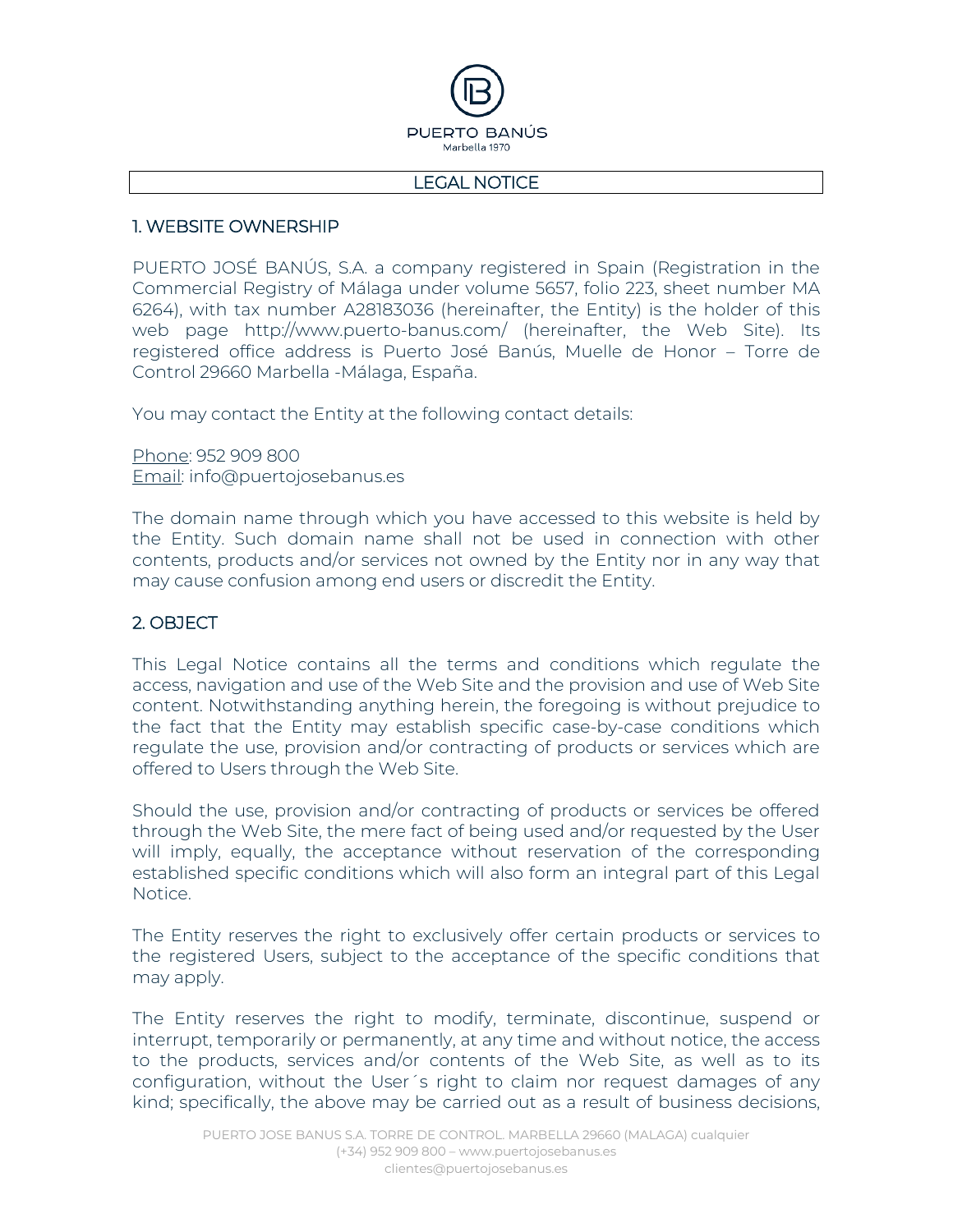

maintenance and fixing operations, update, upgrade and/or adjusting processes to technical, operational and/or legal changes. Following such termination, the prohibitions, restrictions and limitations herein contained and/or contained in any applicable specific conditions will remain valid.

## 3. WEBSITE USE AND ACCESS

Committing any single act among the following will imply the acceptance without reservation of each and every one of the rules found in this Legal Notice and will be taken as consideration on the part of the User: accessing the Web Site, filling out forms through the Web Site, sending requests for information or complaints, contracting offers and, in general, all acts of a similar nature to those carried out when filling out forms and/or when contacting via email addresses published on the Web Site. You must therefore read and understand the content of this Legal Notice.

Unless otherwise stated, the access and use of the Web Site by Users is free. However, the Entity reserves the right, in its sole discretion, to request economic consideration for access and use of the products or services provided through the Web Site. Should this occur, the Entity will provide Users with the applicable particular conditions and the relevant notice, so that Users may be able to voluntarily terminate the access and/or use of such of those services that imply the payment of the said consideration. Once the applicable particular conditions come into force, the access and/or use of the products or services by the User will imply the User´s acceptance, without reservation, of the respective particular conditions.

The use, provision and/or contracting of the products and services which may be offered by the Entity may be subject to the previous acceptance of formal requisites such as the filling out of corresponding forms, payment of costs and/or the previous acceptance of specific conditions which apply to the same.

If for the use, provision and/or contracting of a product or service offered through the Web Site, the User is obliged to register, he/she will be under an obligation to provide accurate information, guaranteeing the authenticity of all the data provided at the time of filling out the pre-established forms required to access the corresponding products or services. If, as a result of the User's registration, a password is issued, the User thereby is bound to use it diligently and to keep such password secret. Consequently, Users will be responsible for the adequate custody and confidentiality of all identifying data and/or passwords which are given to them by the Entity, and are bound to not allow or facilitate their use by third parties, be it temporarily or permanently, nor to provide access to others. The use and/or contracting of products or services by illegitimate third parties acquired due to a negligent use or misuse of a password given to a third party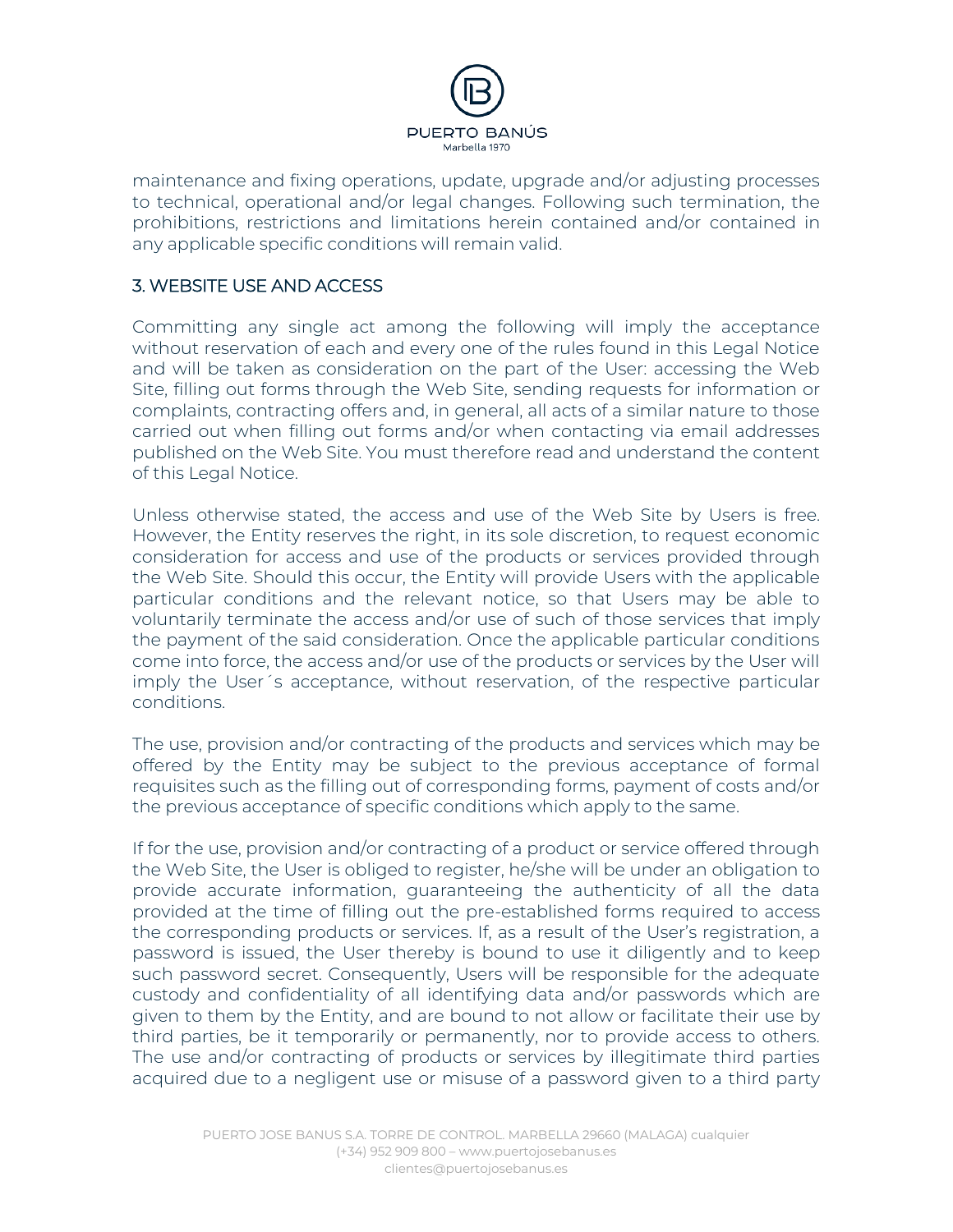

and/or the loss of the password by the User will be entirely the responsibility of the User.

Furthermore, it is the User's duty to immediately notify the Entity of any circumstances which may lead to the improper use of identifying data and/or passwords, such as theft, loss or non-authorised access, so that the Entity can proceed with immediate cancellation. Without limitation to any other provision hereof, for the duration of any such period during which any such circumstances are not communicated to the Entity, the Entity will be exempt from any responsibility which could derive from the improper use of the identifying data or use or misuse of passwords by third parties.

In any case, the access, navigation and use of the Web Site, and the use or contracting of the services or products offered through the Web Site, is the sole and exclusive responsibility of the User. The User is therefore bound to diligently and faithfully observe any additional instructions given by the Entity or by the Entity's authorised employees in relation to the Web Site's use and its contents.

The User is therefore bound to use the contents, products and services in a diligent, correct and lawful manner, complying with current legislation and, in particular, agrees to abstain from:

- (i) Using any of the same in any manner which is against the law or that offends reasonable standards of general public morality, ethics or public order, or which is in any way contrary to the instructions of the Entity.
- (ii) Using any of the same in a way which harms the legitimate rights of third parties
- (iii) Using contents and products and, in particular, information of any nature which is obtained through the Web Site or the services, for publicity purposes or any form of communication which has direct sales purposes or with any other commercial aim, or for non-solicited messages aimed at a group of people, independent of their finality, as well as abstaining from commercialising or circulating in any way any such information, unless previous and expressly authorised by the Entity.

## 4. RESPONSIBILITIES, WARRANTIES AND DISCLAIMERS

The Entity makes no representations and, to the fullest extent permitted by law, disclaims all warranties, whether express or implied, related to the merchantability, fitness for a particular purpose, non-infringement, accuracy, reliability, completeness or timeliness of the content, services, products, or other items contained within the Web Site, or the results obtained from accessing and using the Web Site and/or the content contained herein. The Web Site and any content, product and/or service contained therein is provided "as is". The User acknowledges and voluntarily agrees that the use of the information published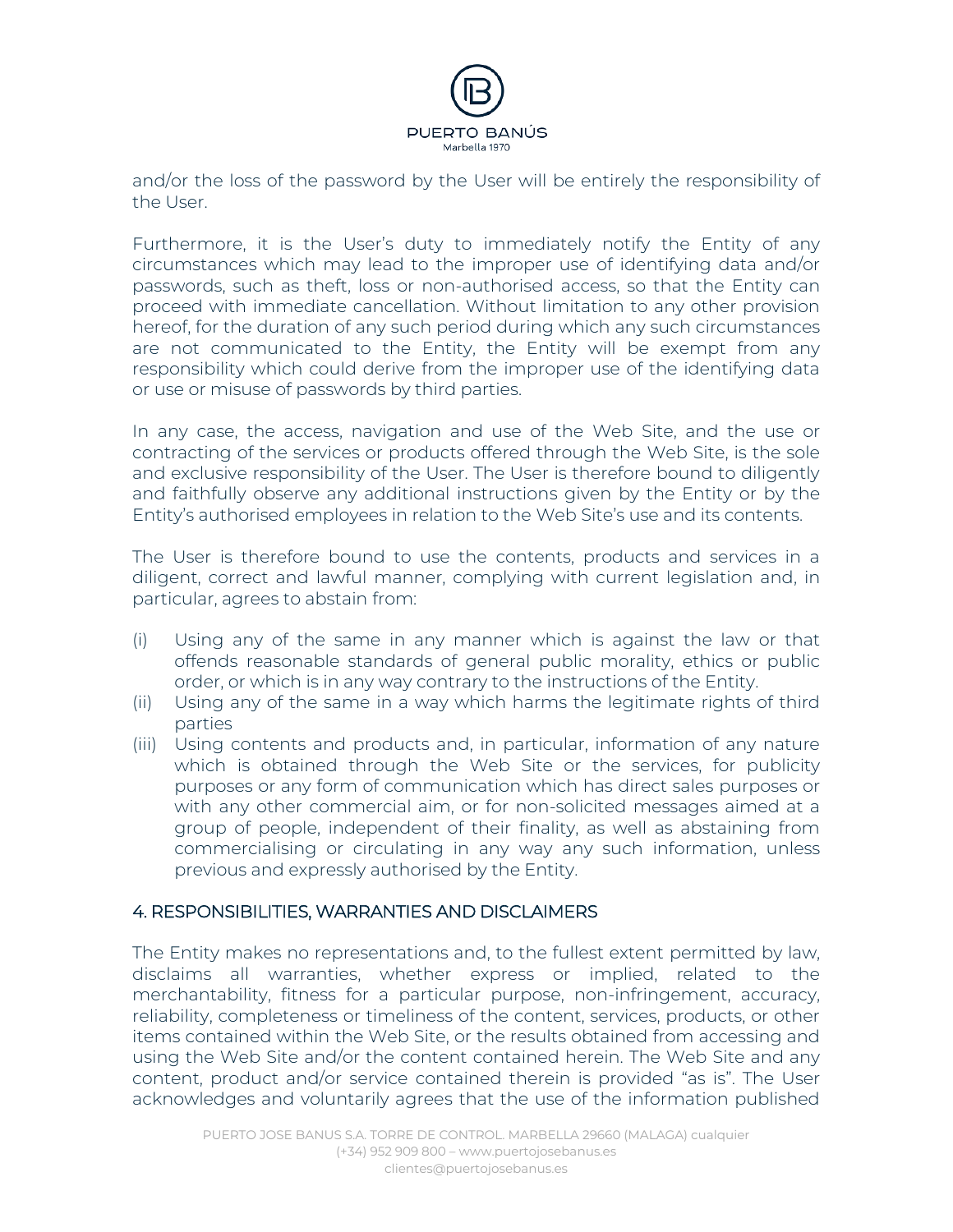

and/or provided with regards to the Web Site products or services is carried out at his/her own risk.

In detail, to the maximum extent permitted by law, the Entity is not responsible and does not guarantee:

- (i) The continuity of the Web Site's contents and/or the unavailability or accessibility of the Web Site or its technical continuity.
- (ii) The existence of interruptions or errors in accessing the Web Site, as well as technical problems during connexion via the Internet.
- (iii) The lack of errors in its contents, services or products.
- (iv) The absence of viruses and/or other harmful elements in the Web Site or server which hosts it.
- (v) The lack of vulnerability of the Web Site and/or the impregnability of the security measures adopted by the same.
- (vi) The reliability and/or fitness for a particular purpose of the Web Site, the products or services provided and the information published with regards to the products or services.
- (vii) The lack of usability, profit or performance of the Web Site's contents or services.
- (viii) The loss or damages caused to any User or third party as a result of a person breaching the conditions, terms of use or instructions given by The Entity on the Web Site o through the infringement of the Web Site's security measures.
- (ix) Any other damages of any nature which may be caused by reasons pertaining to the Web Site not functioning or to the defective functioning of the Web Site or any other website or with regard to any links which fail.

## 5. PROHIBITIONS AND RESTRICTIONS

Any communication or transmission of contents to the Web Site which infringes the rights of third parties and/or the content of which is threatening, obscene, defamatory, pornographic, xenophobic, which undermines personal dignity or the rights of minors or which is contrary to current legislation, or any conduct of the User which incites or constitutes a criminal offence, is totally prohibited.

Equally, the inclusion and communication of contents by Users which i), are false or inaccurate and which may induce error or mislead other Users or the Entity's personnel, ii), which infringe the intellectual property rights of third parties, iii), which may undermine or harm the reputation or image of the Entity, iv), which may be considered as illegal, misleading or unfair advertising, or v), which contain viruses or any other electronic element which may harm or hinder the functioning of the Web Site, the internet, IT equipment belonging to the Entity or to third parties or access to the Web Site by other Users, is totally prohibited.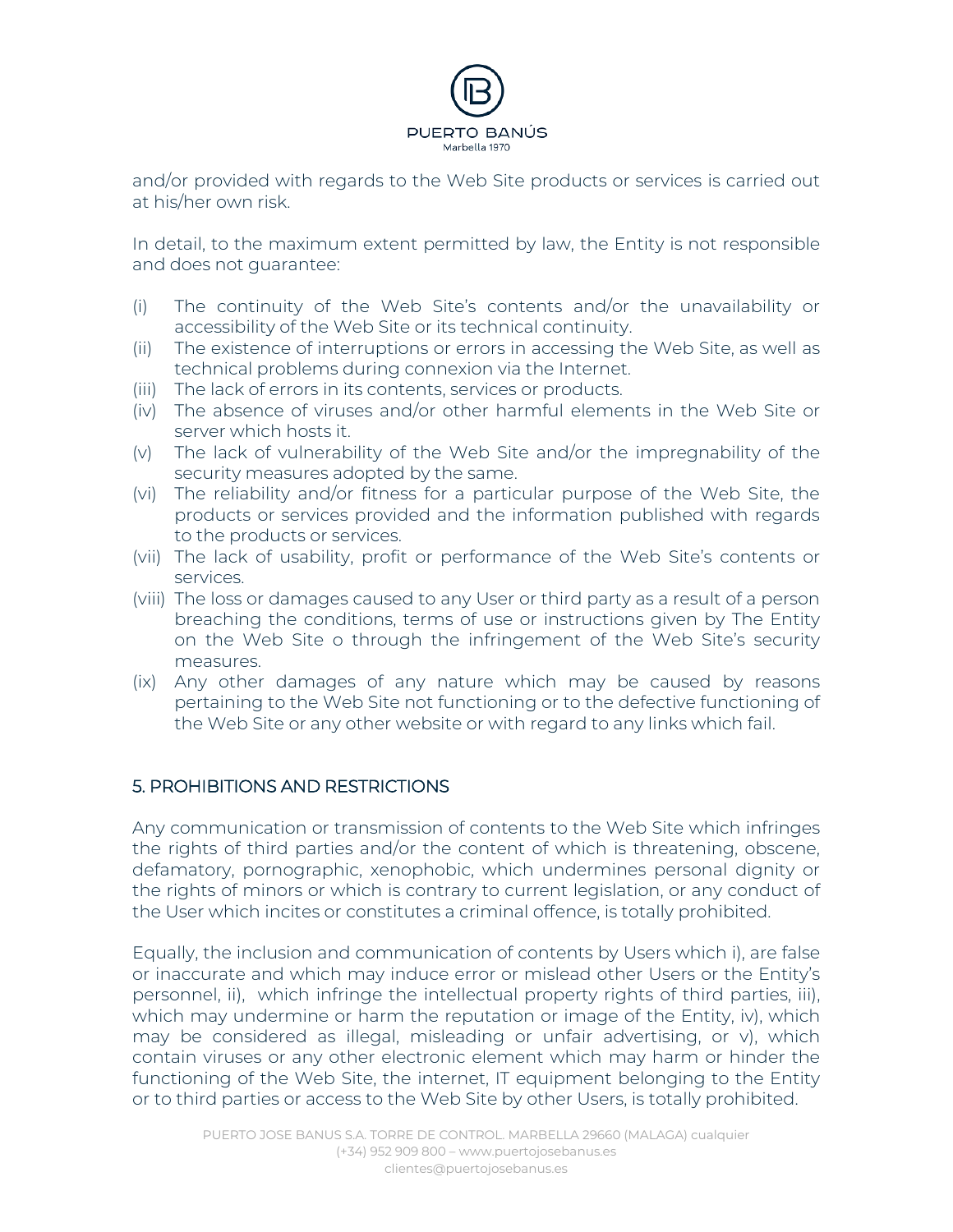

If the User infringes the above prohibitions/restrictions, or the Entity has reasonable grounds to suspect that a User has infringed any of the same, the Entity reserves the right to suspend or terminate the User´s account and to refuse any and all current or future use of the products, services and/or the Web Site (or any portion thereof).

## 6. INTELLECTUAL PROPERTY RIGHTS

All intellectual property rights in and to all contents within the Web Site are reserved and, in particular, it is forbidden to modify, copy, reproduce, publicly communicate, transform or distribute in any way the totality or part of any contents included in the Web Site for public or commercial means unless with the prior, express and written authorisation of the Entity or, as the case may be, from the third party owner or rights holder of the same.

Access to and navigation through the Web Site will in no case be understood as a relinquishment, transmission, licence or total or partial transfer of any rights by the Entity howsoever, unless otherwise expressly stated within the particular conditions which regulates the use, provision and/or contracting of the products or services, if any, provided through the Web Site. Consequently, it is not permitted to delete, evade or manipulate any indicators of rights ownership (for example "copyright", "©", "trademark" or "™" indicators) or other identifying data, whether in favour of the Entity or any other parties, and/or any technical protection mechanisms, fingerprints or whichever information or identification mechanisms may be contained in, or otherwise pertain to, any contents.

Any references to names and commercial or registered brands, logos or other distinctive marks, which are owned by the Entity or by others, implicitly forbid their use without the authorisation from the Entity or from the owner or the rights holder. At no time, unless otherwise expressly stated, shall access or use of the Web Site and/or its contents, give the User any right whatsoever to the brands, logos and/or distinctive signs included in the Web Site, each of which is protected by Law.

The non authorized use and exploitation of the Web Site contents, or any other conduct which may infringe any intellectual property rights, will lead to the legal responsibility as set out within the applicable regulation.

## 7. LINKS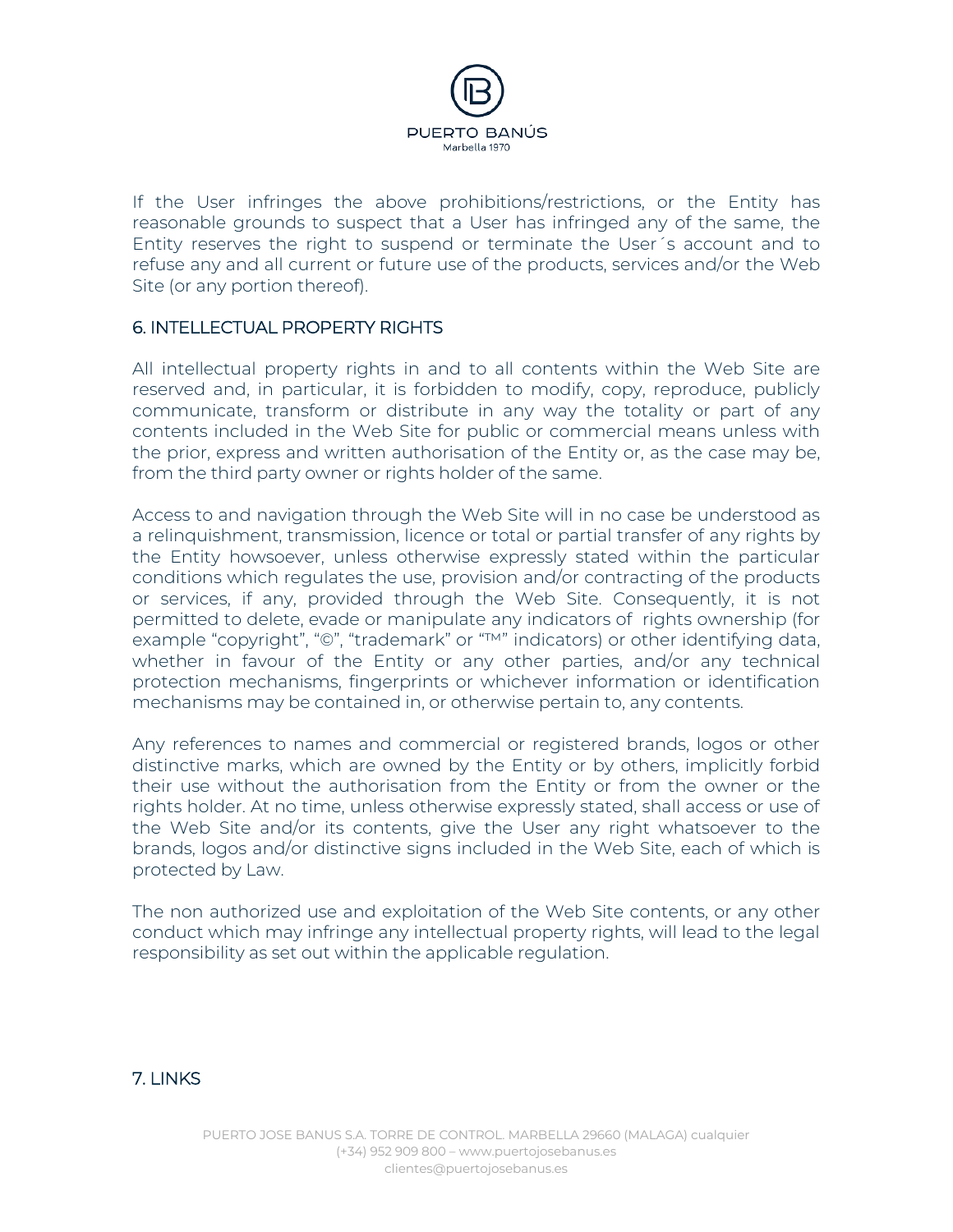

## 7.1 Links from the Web Site to other websites

The Entity may offer direct or indirect links to other Internet websites which are outside of the Web Site. The presence of these links in the Web Site have a purely informative purpose only and at no time constitute an invitation to contract the products and/or services offered on such websites. Furthermore, no such link implies the existence of a branch relationship with the entity owning the website to which the link is offered. In any such case, the Entity will not be responsible for establishing general conditions to be taken into account in the use, provision or contracting of or for any such services or products and, as such, the Entity may not be held responsible in any way in relation with any such products or services in any manner howsoever.

The Entity does not have the knowledge, human resources or technical means to control or approve the information, contents, products or services provided by or through other websites to which it offers a link from the Web Site. Consequently, the Entity will not take any responsibility for any matters relating to such third party websites linked with the Web Site.

Notwithstanding the above, where the Entity becomes aware that the activity or the information which it links to is illegal and will lead to a crime or damage the rights or property of third parties, it will act with the necessary diligence to delete or cease from using the corresponding link at the earliest opportunity.

Equally, if Users become aware of the illegality of the activities carried out through any such third party websites, they will be under the obligation to communicate such matter to The Entity at the earliest reasonable opportunity such that the Entity may evaluate the same and act appropriately.

For the avoidance of doubt, should a "frame" is opened when accessing a certain web site, where the logo of the Entity is shown, it will not imply that the Entity is the owner of the referred web sites; the owner will be the entity/ie referred as such within the web site.

## 7.2 Links from other web pages to the Web Site

If any User, entity or webpage wishes to establish a link to the Web Site of any nature, they must comply with the following conditions:

- (i) Obtain previous, express and written authorisation from the Entity.
- (ii) The link will only be made to the Web Site's homepage, unless otherwise stated or authorised.
- (iii) The link will need to be absolute and complete, i.e. it must lead the User through a click to the main page and must include the whole of that page. In no case, unless otherwise authorised by the Entity, will the webpage from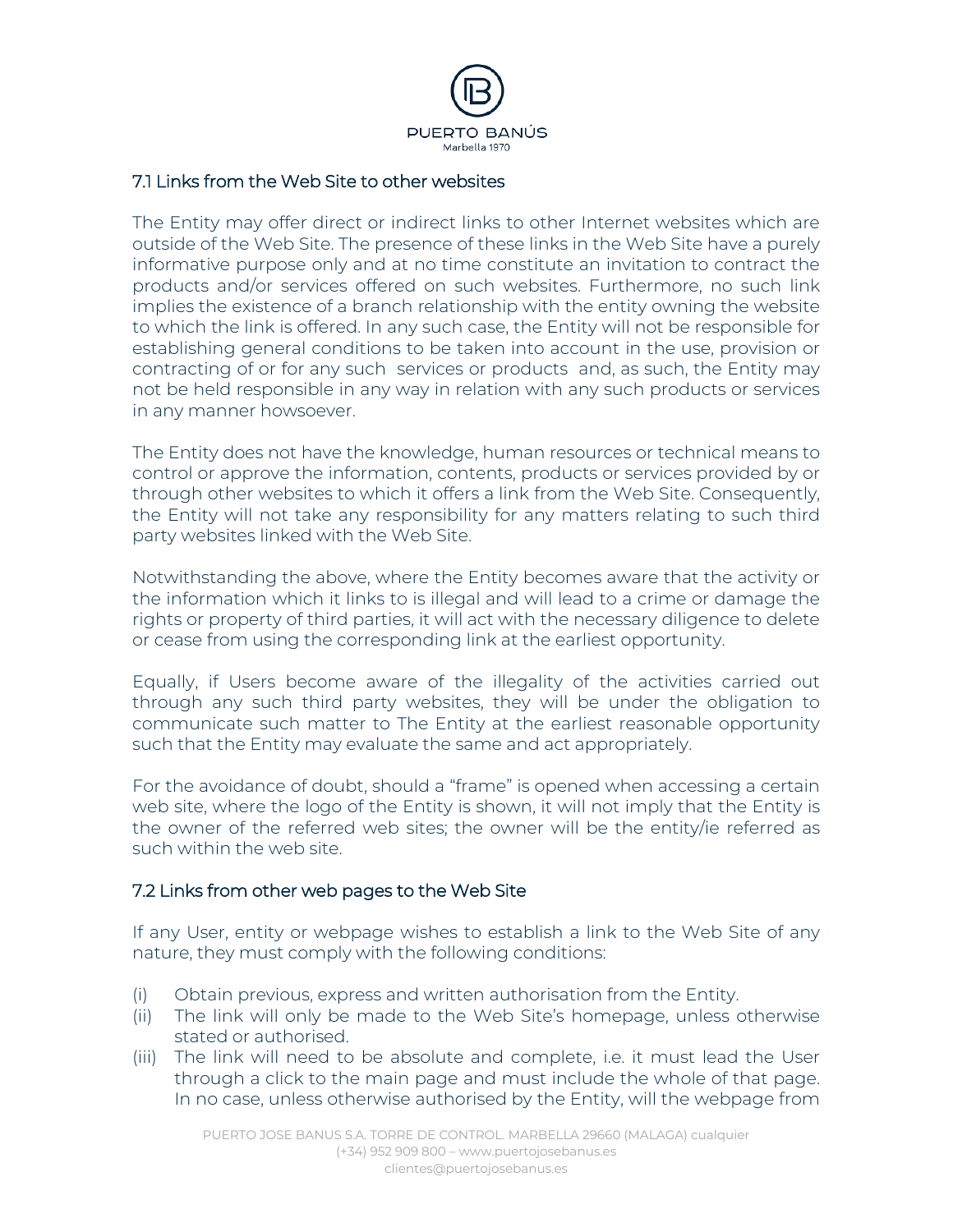

which the link is made be able to i), reproduce in any way on the Web Site, ii), include the Web Site as part as its own website or as any frames from such website, or iii), be able to create a browser on any of the Web Site pages.

- (iv) On the website from which the link is established, unless with the Entity's express prior written approval, no declaration of any nature may be made to the effect that the Entity has authorised the link. If the entity providing the link from its webpage to the Web Site wishes to include on its own webpage any brand, denomination, commercial name, label, logo or any other sign which identifies the Entity and/or the Web Site, they must obtain previous, express and written authorisation from The Entity.
- (v) The Entity forbids the link to the Web Site from all those webpages which contain materials, information or contents which are illegal, degrading, obscene and in general, which infringe upon morality, public order, current legislation, generally accepted social rules or which harm the legitimate rights of third parties.

# 8. PRIVACY

When it is required the User's register or the collection of personal data (in order to access services, subscribe to newsletters, carry out any registration process or request information, among others), the User will be alerted as to the need to provide his/her personal data.

In any event, the collection and processing of personal data will be carried out in compliance with the requirements of the applicable data protection regulations as well as the Privacy Policy which forms an integral part of this Legal Notice.

## 9. DURATION AND MODIFICATION

The Entity reserves the right to modify this Legal Notice and the particular terms and conditions which may have been established for the use and/or contracting of the products and services provided through the Web Site, whenever it considers it appropriate and/or in order to adapt and comply with any changes in legislation and in technology. The updated texts will be valid and will take effect from their publication in the Web Site or, where appropriate, once notified to the Users in the terms provided in such notification.

The term of this Legal Notice coincides with the duration of its publication and exhibition in the Web Site, until such time as it is totally or partially modified. At such moment, the modified terms & conditions will become binding.

# 10. COMMUNICATIONS